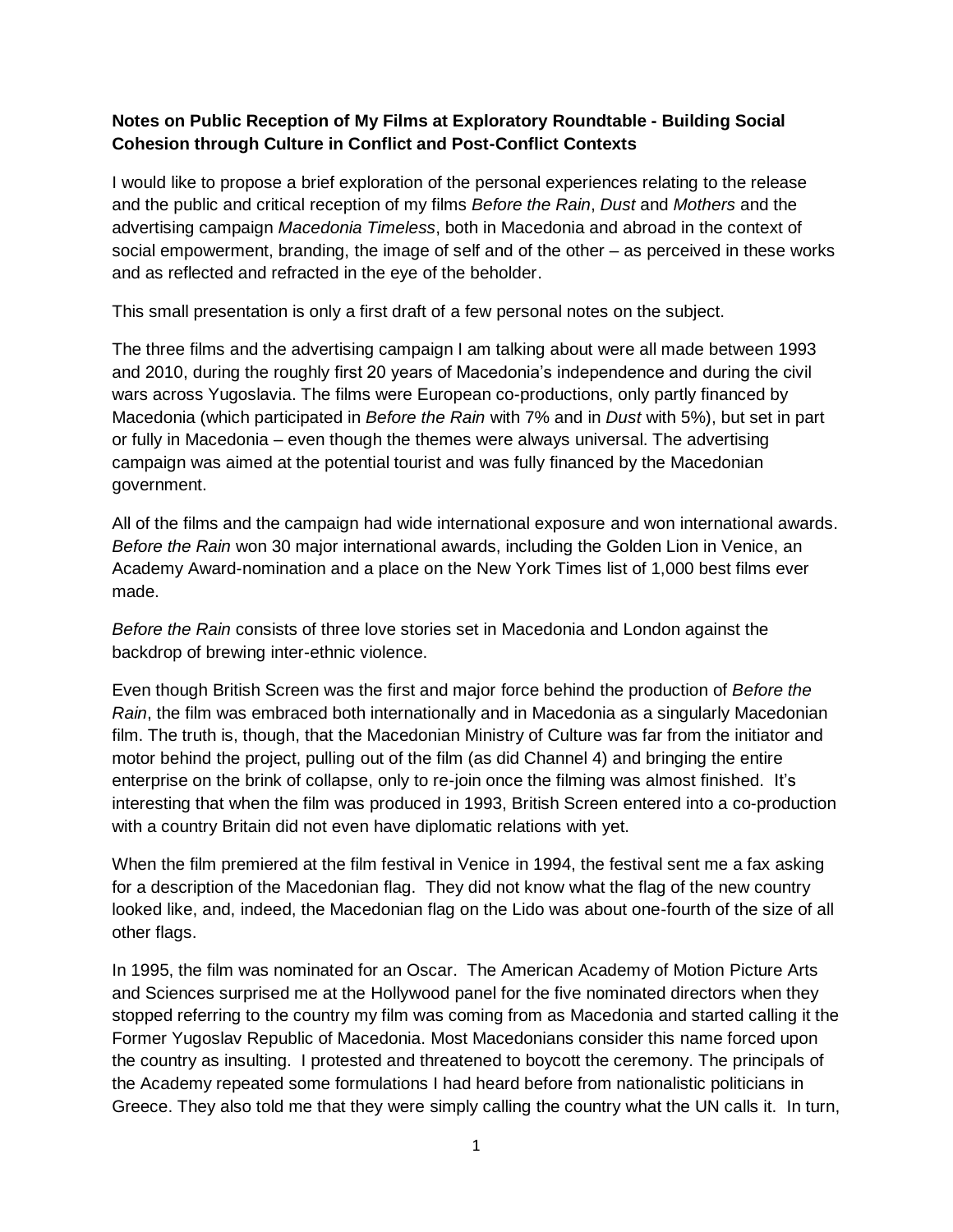I pointed out that they have a nominated film coming from a country that is not even a member of the UN – Ang Lee's *Eat Drink Man Woman* from Taiwan.

*Before the Rain* was commercially distributed in 50 countries, and played at more than 120 festivals. It still screens around the world and is taught at more than a 110 universities. It is even part of the Italian high school curriculum. New DVD releases came out in Japan, the US, the UK, Italy, Turkey and Brazil more than 15 years after the film originally played there. When it opened in Japan, some newspapers printed a map of Europe next to the reviews, with an explanation how to find Macedonia on the map. They also printed explanations of how to pronounce the word "Macedonia."

All of this international attention, most of it very positive, was experienced in Macedonia with great pride and joy. The goodwill surpassed anything awarded a work of art before. The nation stayed up all night to watch the Oscar ceremony in LA rooting for the film. *Before the Rain* was a social sensation of sorts. It was – and still is – very popular. When a local magazine gave out the DVD as a free supplement more than 10 years after the film premiered, it sold out the night before it officially hit the newsstands. When they offered it again the following week, the same thing happened. *Before the Rain* has been voted best film in various polls, while the title and lines from the film have entered the vernacular. Graffiti quoting lines from the film still pop up on the walls across Macedonia, 20 years after the film was released.

On a more specific level, many people responded emotionally to the film – the story, the characters, the visuals, the music. It is hard to tell where the pride at the international success of a local product ends and where the visceral and personal reactions to the work of art begin in this case, but it has become obvious that the essence of the positive identification with the film is a result of an emotional personal viewing experience.

In Macedonia I was often approached by people who wanted to tell me how much they enjoyed the film. More interestingly, I was sometimes approached by people who wanted to complain about two things. One was the fact that some characters in the film strut around their villages with machine guns. According to the people approaching me, this was an inaccurate portrayal of life in Macedonia. The second objection was more frequent, though. Many viewers took exception to the fact that the main character, Aleksandar, rides on an old, beat-up bus. Many people were offended by the fact that this beat-up bus was seen by foreigners watching in my film. "Couldn't you show nice, air-conditioned buses? We also drive Mercedes cars, why didn't you show that? And why is the village in the film so poor? How are you representing us? What will the world think of us?"

My explanation that I did recruit the bus after I saw it driving on a main street in Skopje did not register with my interlocutors. Neither did the more relevant invitation to discuss the fact that it is not the job of a work of art to "represent" anyone, or the fact that – if we want to insist on positive and negative "representation" – the nation was being "represented" in a flattering light, since the film says that it has given birth to characters of high moral values who are prepared to sacrifice themselves on behalf of another human being.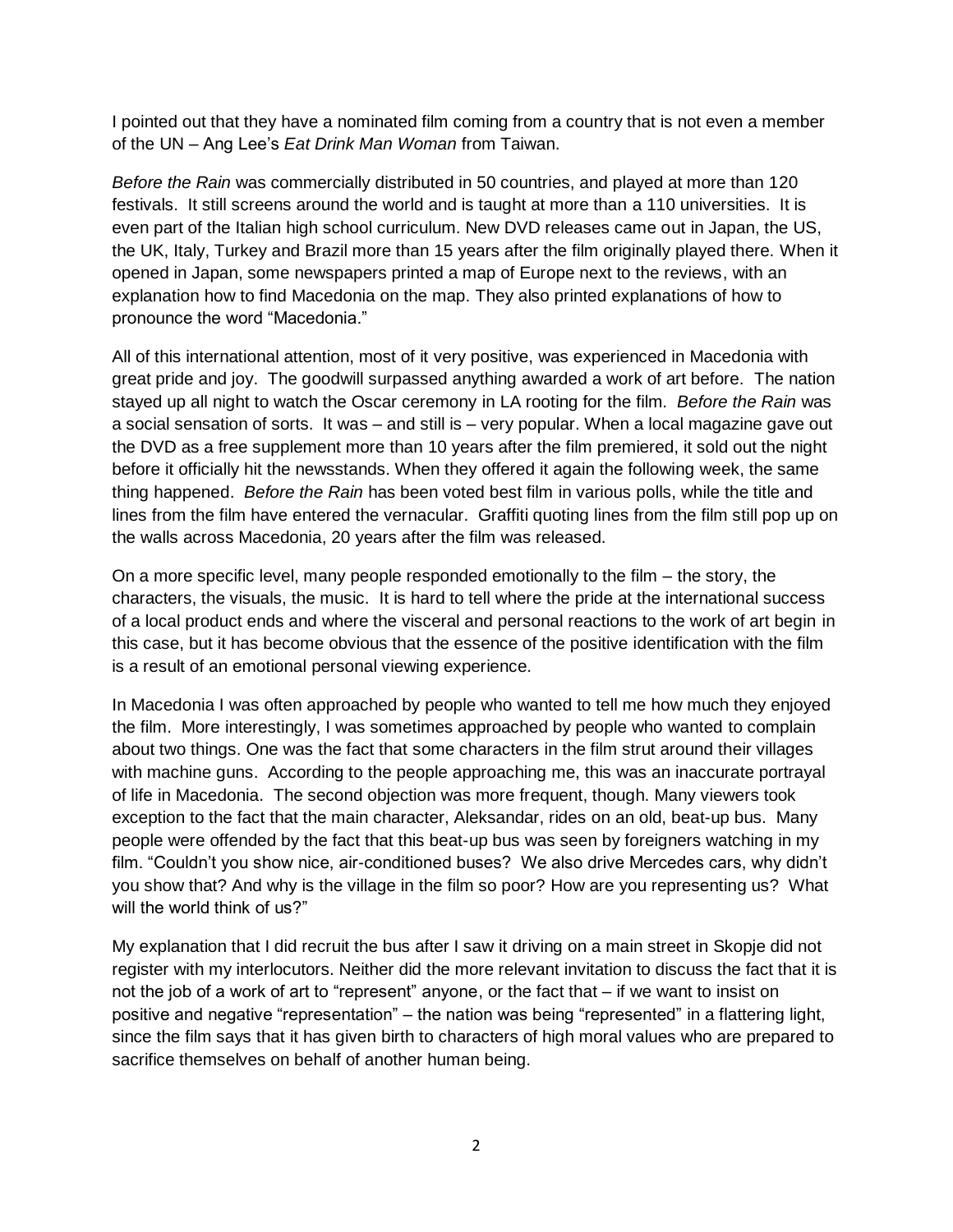When a brief, but nevertheless devastating civil war erupted in Macedonia in 2001, many – both inside Macedonia and overseas – brought up the message of love, understanding, tolerance and cohabitation in *Before the Rain*. More interestingly, many people saw the storyline of potential ethnic conflict brewing under the surface in a society, as described in the film, as a prophecy of what came to pass seven years after the film's premiere in Macedonia. The machine guns seemed all too real now.

Yet, ever since the film opened, I was at pains to explain, clarify and repeat that *Before the Rain*  was not a documentary, nor was it claiming to explain what went on in Macedonia or any other part of what used to be Yugoslavia during the bloody civil wars at the turn of the 21<sup>st</sup> century. I had repeated this hundreds – if not thousands – of times in a number of interviews and conversations with viewers over 20 years. I was happy when on several occasions viewers approached me to say, "What we saw in your film could easily have happened in my country."

What we had at that point in 2001 was a real war. Not a film war. I don't believe in art commenting on politics. But I believe in – sometimes – expressing your opinion in public. I wrote an opinion piece about the civil war in Macedonia. In short, I felt that it was not a war for human rights, as it was being portrayed then, but rather a war for political power and territory which was – in part at least – the result of a blowback from the NATO operation in Kosovo. A spillover, in other words. I also said that it should be seen as an issue of law and order and not an issue of inter-ethnic conflict – the way a case of someone killing policemen in California and demanding a bilingual parliament would be seen in California.

Roughly a month after I published this commentary in the Guardian and Suddeutsche Zeitung (and Das Staandard and Pravda picked it up without even asking for permission), my second film *Dust* opened the film festival in Venice. It is an irreverent film of fractured narrative which takes us from contemporary New York City to the Wild West to the Ottoman Empire, as the story and the tone constantly shift between the tragic, the comic and the absurd.

Much to my surprise, this über-fiction film was perceived as my commentary on the current civil war in Macedonia. The thinking was perhaps that if there are two things on the front pages of the world newspapers at the same time, both coming out of this small country, they must be related. The fact that I spoke my mind about the nature and reasons of the war tearing the country where I was born apart probably contributed to the inability of the critics to separate the work of art from the political opinion.

Most reviews of *Dust* spoke about what they were convinced was my commentary on the civil war in Macedonia. Never mind the fact that the war was unfolding as the film premiered, and was only a few months old. I had been making the film for seven years, and completed filming it at least six months before the war started. Some articles in this perfect case of groupthink even managed to see me using this film to make a call to arms against the Moslem world.

This type of brutal attack on the film was seen by the Macedonian public as a bias against Macedonia. Many observers felt that the Western press fell for anti-Macedonian propaganda and gladly amplified it, as it fit a neat master-narrative, a continuation of the purified "oppressed" and "oppressor" Kosovo stories wildly popular during the Kosovo war. An article in a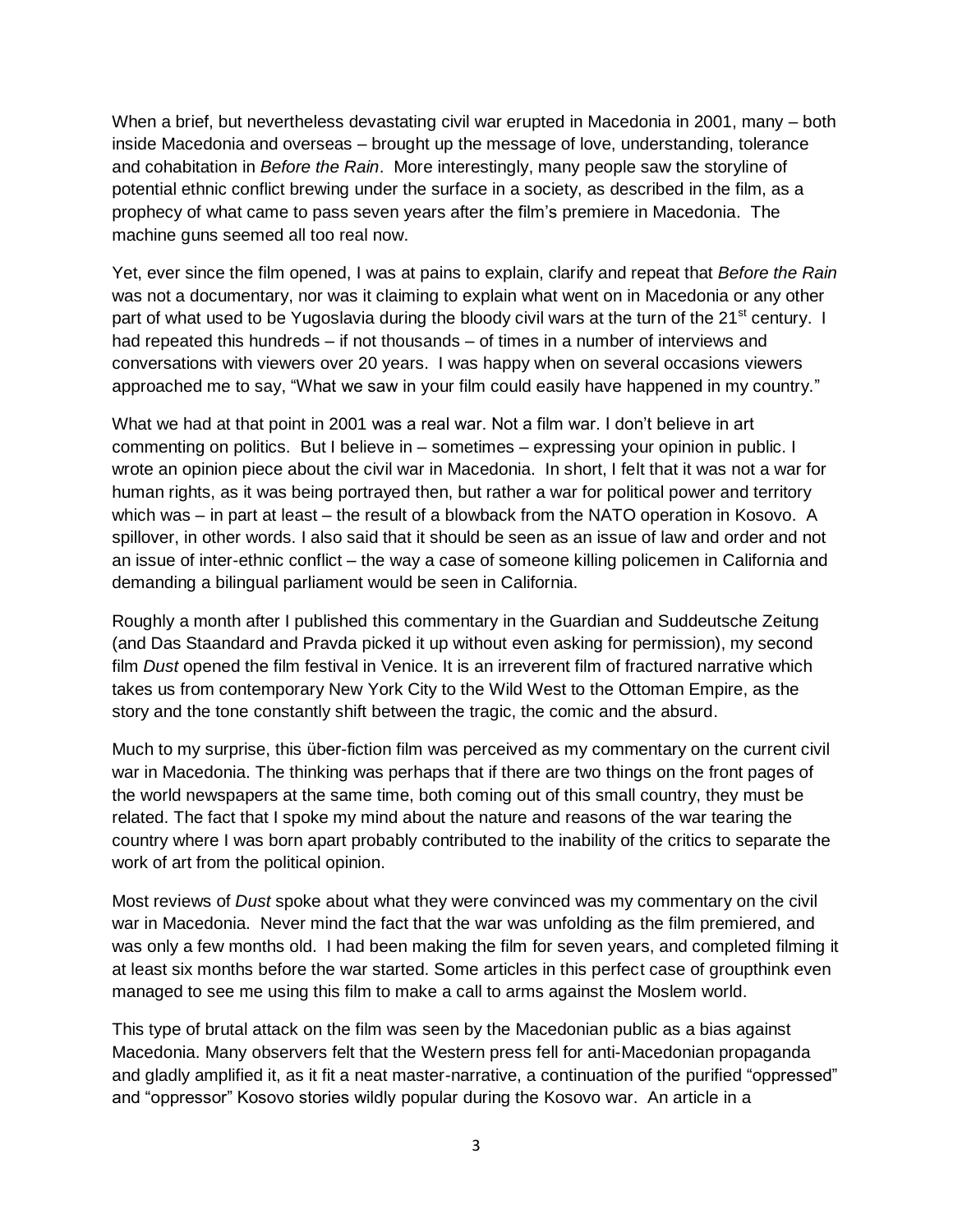Macedonian newspaper about the initial international reaction to *Dust* abroad was titled "The West with a Skeleton in Its Closet." The film broke all records for audience attendance in the country, and is still screened on national television.

In later years, *Dust* was the international subject of numerous essays and articles, some of them quite extensive. It was also a subject of an academic conference at the University of Leipzig. A few of the initial critics retracted their attacks on the film, but overall it remains a case of a film discussed for perceived (or projected) ideology and politics and not for its aesthetics or philosophy. It also remains a film discussed by many who have not seen it.

Several years later, I was approached by the Macedonian government and asked to create a tourist commercial for the country. At first, I demurred, but later I accepted the challenge. I conceived of and executed the commercial like a quirky modern film about a mythical country, a real-life Atlantis, a country of real-life legends along the lines of a Tibet or a Machu Pichu. I felt that Macedonia did not have much original to offer, but its unique history and its rich cultural heritage could be singularly attractive to an experienced traveler. We highlighted relics and characters from cultures and civilizations that have left a mark on the land – Neolithic people, the church of Cyril and Methodius, ancient Macedonians and Romans, Ottomans, and contemporary Westernized, yet at heart Mediterranean, Macedonia.

The piece itself, even though only 60 seconds long, made a strong contribution to the ongoing dialogue about the national identity and the modern reflection of the historical context. Many historical themes and epochs have been a taboo or have been vulgarized for long periods. Bringing them out into the sun and refracting them through a very contemporary prism felt like the right thing to do.

The commercial first aired on CNN, and then on more than a dozen national TV stations in the UK, France, the US, Germany, Russia, China, etc. It won awards for the creative approach and was often praised as imaginative and inspiring. I received emails from Macedonians overseas describing how proud it made them because they felt that they were looking at a superior product – the commercial, but also the underpinning culture.

Still, within minutes of the unveiling of the commercial a wave of virulent attacks rained down upon it in Macedonian cyberspace and then in the Macedonian media. Many of the online comments picked up and amplified by the opposition media echoed same or similar themes, as if coming from one brain.

The comments I found particularly interesting were not those that tried to manufacture a case of plagiarism (a member of parliament, a former Prime Minister, stated from the lectern that the experts had agreed that the spot is a case of plagiarism), the price tag or presumed sloppy craftsmanship, but rather those that focused on "how we are represented." There is incredible sensitivity to this issue in Macedonia. This time there was even less openness for the point of view of the other and the fuse was shorter. Some felt there were not enough shots dealing with Islamic themes or objects, others did not want to "be represented" by (six seconds) of folk dancers. Some felt particular geographic regions within the country were underrepresented,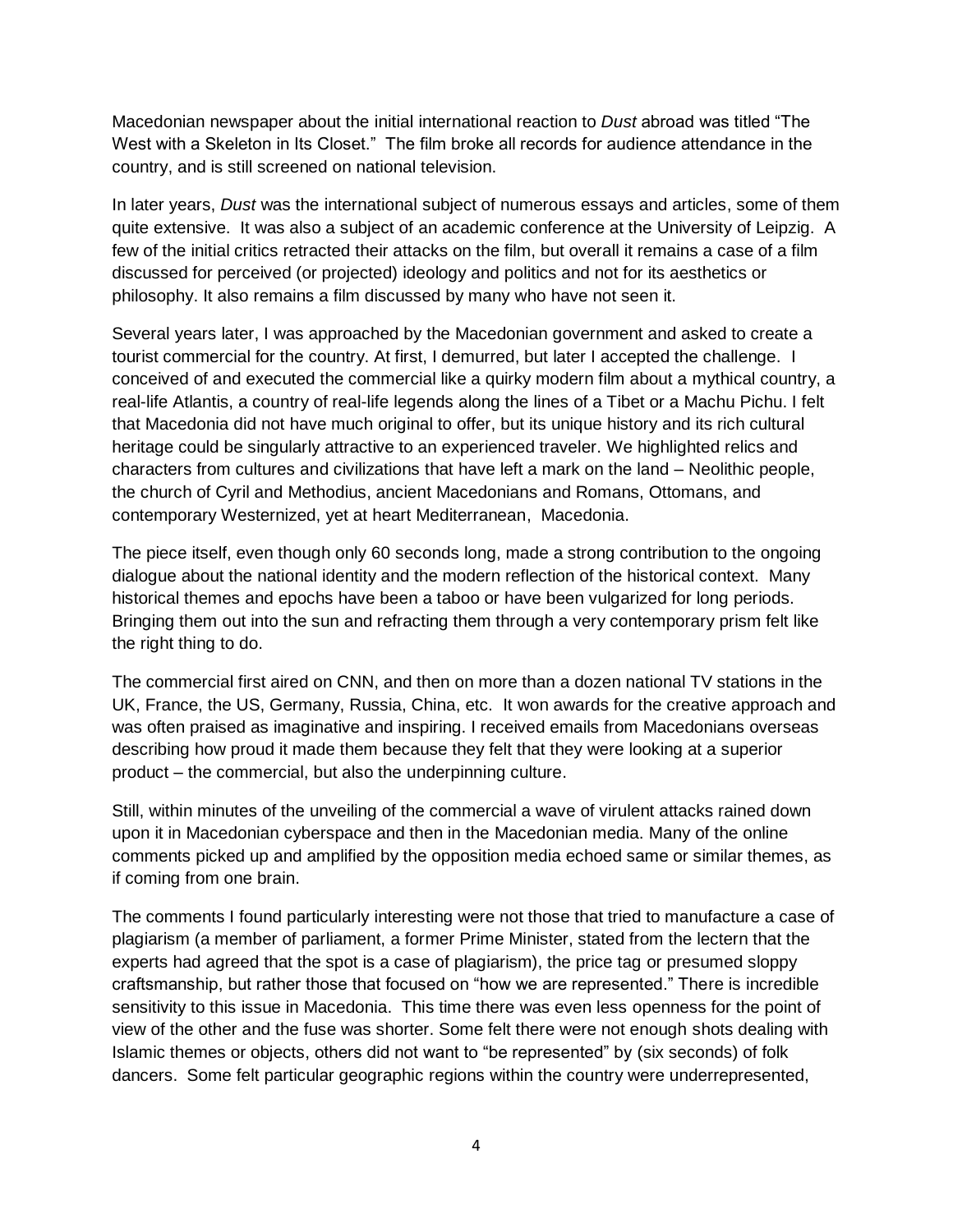others objected to the choice of a particular location for a single image in the commercial, as it did not match their interpretation of the folk song the image was referring to.

I would disregard the intense political battles waged on the back of this 60-second commercial, and focus instead on the bitterly contested issue of representation. It suggests an obsession with the image of self, especially as seen "by the others." It is peculiar that the conversation about the representation almost never leads to conversation about changing the "reality" that is "represented" or that a viewer feels has been misrepresented.

In the wake of this commercial, I agreed to expand it and to create and direct an entire campaign for Macedonian tourism.

And, partly as a reaction to the reaction, I felt compelled to tackle head-on the issue of truth and representation in my next feature project. It was to be another triptych, but this time based on true stories. Half of the film was going to be an actual documentary. The title of the film is *Mothers*.

This is the first time I set out to deal with reality as a tissue of my films. I always try to stay faithful to the facts and do a lot of research before embarking on making a film, but I believe that a work of art has an obligation to a higher reality, to the essence of the human condition, rather than to a repetition or clarification of facts.

The first story of *Mothers* takes place in a city, the second in the countryside, the third in a small town. They all deal with the way we treat each other as human beings, but also they meticulously reconstruct the lifestyle in these three environments. Actually, what inspired me to make the film was that which was lurking under the story of serial murders and utter incompetence of the judicial system – the stifling, suffocating over-interconnected lifestyle in a small Mediterranean town.

Since the film deals with real events and features real people, and since it talks of traumatic events for most participants, I was particularly careful and eager to stay truthful to the facts. I screened the film for the participants in the documentary before releasing the film, and was pleased to see that none of the people with conflicting interests and opinions objected to it.

In spite of its heavy subject and the fact that half of it is a documentary, the film went on to be the best attended film in Macedonia that year, the country's candidate for the Oscars, and the winner of seven international awards after touring close to 40 festivals. The film premiered at the Toronto and Berlin film festivals – a prestigious unveiling for a small, quirky, and in many ways experimental film.

In spite of this success, the cultural decision-makers did their best to bury  $-$  and even ban  $-$  the film. Its international life was made difficult. The state funding for international distribution and marketing, common even for films with less auspicious unveiling, was cut off. The progovernment press attacked both the film and the filmmaker. There was financial police intimidation. The pending projects were cancelled or sent to die slow death in a bureaucratic maze, the contract obligations were ignored.